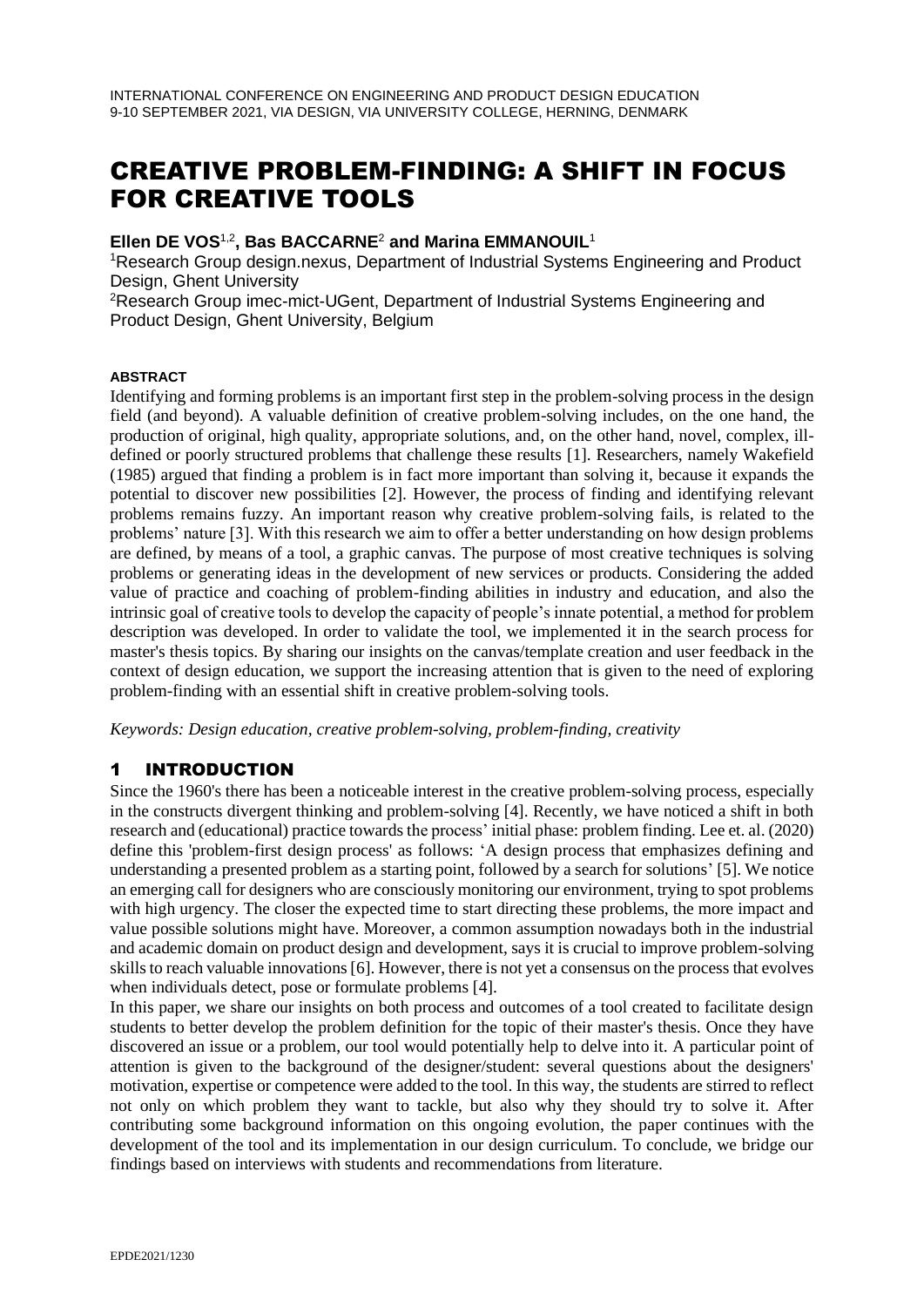## 2 BACKGROUND

#### **2.1 Creative design problems' ('wicked') nature**

In their definition of creative problem-solving, Mumford and Gustafson (2007) revealed several characteristics of the problems designer's address: they include a level of novelty and complexity, and are, additionally, ill-defined and poorly structured [1]. Indeed, the opposite of mild, manageable problems has been introduced in 1973 as 'wicked problems' [7]. While wicked problems would have more chance to lead to novelty [8], their nature is an important reason why conventional creative problem-solving fails [3]. One possible reason is that solving one aspect of it, may uncover or stimulate another challenge that potentially remains unsolved. Furthermore, the core issue is probably linked to a combination of dynamic and multidisciplinary causes that hinders to resolve isolated sub-problems oneby-one [9]. Therefore, it is worth examining how to facilitate the exploration of a (wicked) problem, which is both intriguing and potentially problematic.

#### **2.2 Problem-first design process**

Traditionally, the emphasis of research lies on the product or outcome of creative processes rather than on an understanding of the process by which these creative endeavours happen [10]. Although the effect of problem finding on creativity itself is perhaps not fully recognized [4], researchers have found that when paying more attention to the careful statement of (wicked) problems, the related solutions exceed business-as-usual or uninspired puzzle-solving [9]. Several problem-finding strategies have been identified: *exploring the underlying needs; defining a problem space with deliberate boundaries, applying intentionally different points of view on the problem; broaden the inquiry towards the context and the stakeholders of a problem* [4]. Although research has confirmed that design problems can evolve even with the realization of solutions throughout a design process, reasonable efforts at the beginning have their significance during the subsequent search for satisfactory solutions [11]. Hence, several tools have been created to assist this important quest.

### **2.3 Benchmarks**

While searching for existing creative tools that focus on the initial stage of the design process, different instruments are observed: on the one hand, those who support a *divergent* thinking approach in freely guiding a stream of consciousness, and, on the other hand, *converging* medium'sstructure one's thoughts in the direction of a decision.

The 'Opportunity Mind Map' from Mindshake is based on the work of psychologist Tony Buzan and has specifically been created for implementation in a design-thinking-towards-innovation process [12]. What we appreciate in this divergent thinking-instrument is the non-linear notetaking and its visual approach that aims at stimulating user's motivation. Furthermore, we agree upon the advice given that involving guests in a second or third iteration of the tool would gather new insights on the central subject [12]. From the same Mindshake-toolkit, the convergent Intent Statement clarifies for the user the orientation of the innovation challenge while asking the following questions: *What is your intention? What are the opportunities? What is the new value you are creating? New for whom: the company, the city, the country or the world? What is your target group? What are the risks of a possible flop of the project?* Users are instructed to use this template as a starting point rather than as a document of which the input is no longer considered editable [12]. We believe that providing such a clear and unambiguous examination can be very beneficial.

Finally, another tool concerns the 'User Innovation Toolkit' that includes a primary phase where reflecting on the features of innovation challenges is required: S.M.A.R.T description. According to De Marez, problems should be described as Specific, Measurable, Achievable, Relevant and Time-bounded entities [13]. This framework is narrowing down the options users still did not define. Although we take other features of (wicked) problems into consideration, this example shows how indicating the key elements of a problem, can be of great value.

## 3 TOOL DEVELOPMENT AND IMPLEMENTATION IN DESIGN EDUCATION

Students in design education usually get a predefined assignment or can choose their own subject within a certain framework based on the learning goals of the specific course. However, if we want to educate the future designers to be able to discover valuable challenges themselves, adequate exercises that stimulate this skill need to be provided. It is by far more difficult to come with an idea for a problem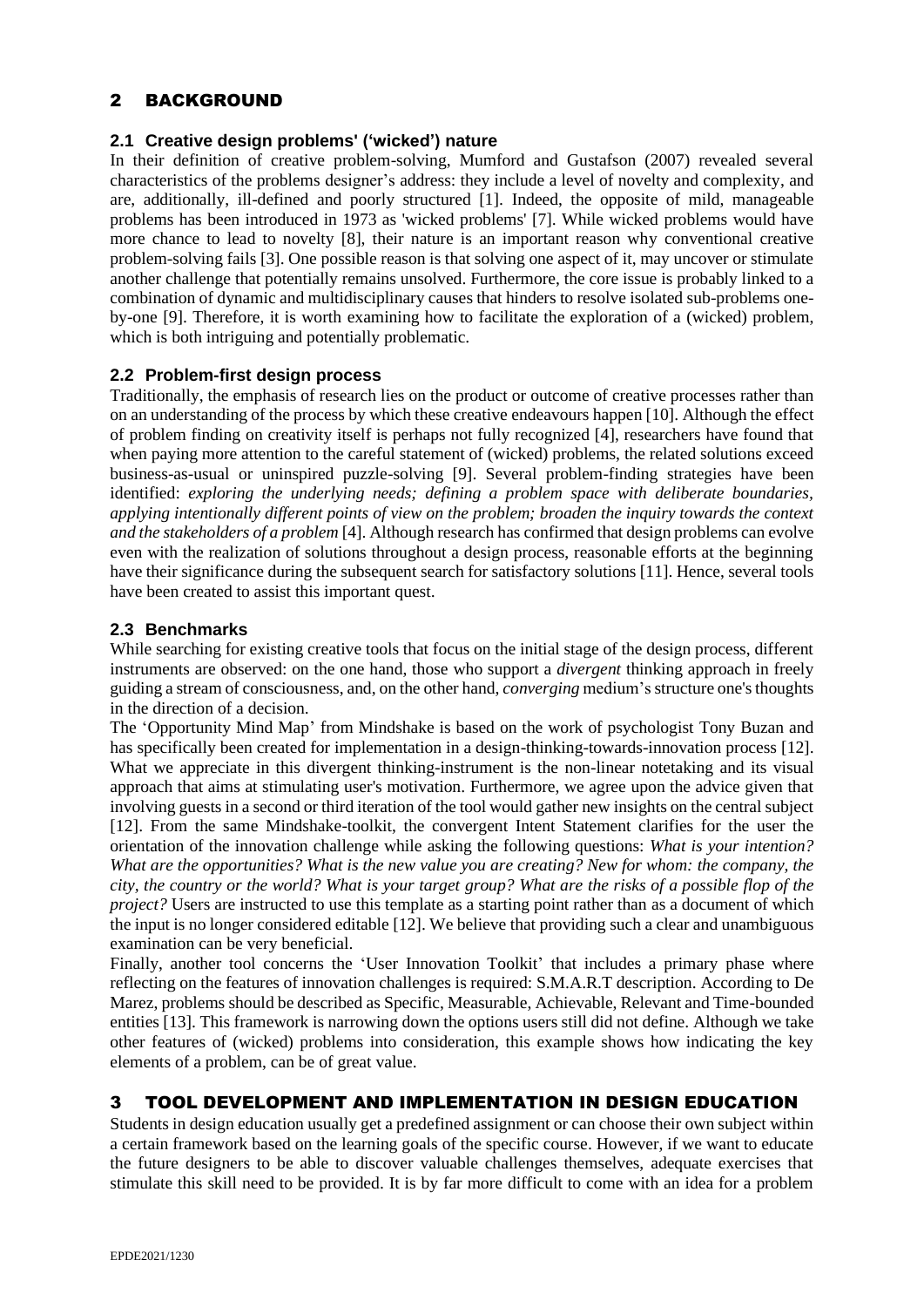from scratch [14]. Surely, this focus on problem-finding should be introduced in a scaffolding way. Similar to many design schools, the students of the Industrial Design Engineering programme at Ghent University are confronted with this challenge for the first time: at the time they start searching for a master's thesis subject in their third year of their bachelor's programme. Although different anchors are given, e.g., the students can contact companies that are familiar with the programme and their teachers provide a list of topics, we stimulate the students to come up with a self-defined proposal.

## **3.1 Context**

A coherent group of twenty-six, third year bachelor Industrial Design Engineering students were asked in the context of their course on design methodology to reflect on their master's thesis subject. The final deliverable was a text to explain which valuable challenge they consider tackling and which particular methodology they would apply in order to solve that. At several moments during this first semester course, we familiarized the students with the process of searching a subject (Figure 1). At first, there was an introduction presentation with general facts about how master's topics are collected and categorized under specific learning lines. Prior to that presentation, students had been asked to brainstorm during five minutes on plausible subjects coming from their own interests. Immediately after describing the applicable guidelines, half of the students were given our tool, whereas the other half of the class were told to brainstorm freely. Eventually, time was taken to explain the tool to the entire class group. All students were asked to complete the tool (anew) before the following class, the week after. Finally, we suggested to perform the tool for a final time before they started writing their text.



*Figure 1. Process of context and feedback gathering*

## **3.2 Tool development**

Dorst (2006) clarified the dissimilarities between well-structured and ill-structured problems, emphasizing that those dissimilarities can be related to the skills of the problem solver. The designer's interpretation of the problem based on his/her prior knowledge and experience, should be given some attention [15]. Moreover, inspired by the Self-Determination Theory, we encourage values as autonomy, competence and relatedness to, on the one hand, stimulate students' internal and external motivation, and, on the other hand, help to estimate the achievability of their goals [16]. Therefore, on the left area of the graphic canvas, students were asked about their motivation, capabilities and resources.

Our tool aims at helping the students formulating their chosen problem. While Dorst and Cross (2001) defined this as 'alter presented characteristics to align with imposed frames and establishing problem boundaries' [11], this framing should as well stimulate to apply different perspectives and viewpoints to the problem: the personal view, the sectioning in subproblems, the focus on its novelty - the opportunities - and the reflection on its possible disadvantages [1]. Also, an early mention of stakeholders contributes to broaden the topic [4].

In particular, these wicked challenges are usually positioned at the crossings of multiple disciplines, therefor several input fields are provided to reflect on the kind of information needed to solve the challenge and the necessary resources. 'Who can you have a functional debate with about the described problem?' is an example of such an input field.

Also, attention is given to some of these problems' characteristics. As mentioned above, there is at least a minimum of complexity and opportunity for novelty. The problem can initially be ill-defined, which eventually will be clarified. In principle, we aimed for an open tool without a strict order to complete it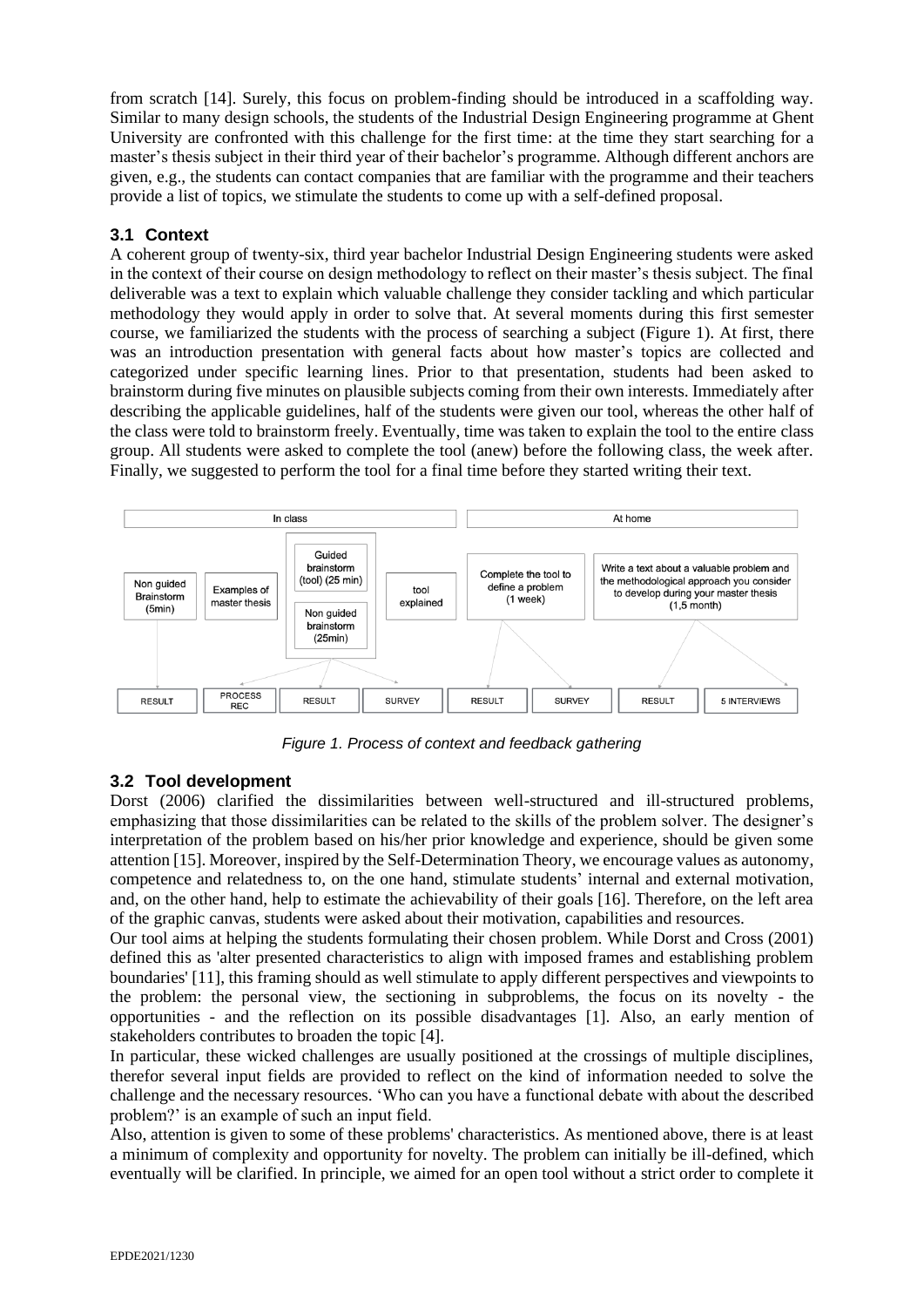and one that would invite its users to reflect for a longer time on the listed items. Eventually, the completed canvas could serve as a conversation starter to discuss both their search process and proposed subject.

| YOUR MOTIVATION FOR THIS<br>PROBLEM:<br>As a kid I always was scared to go to the<br>doctor because maybe she would hurt me.<br>That's why I want to create a better and<br>more relaxed environment surrounding<br>medical procedures. | THE PROBLEM YOU WOULD LIKE TO SOLVE CREATIVELY:<br>I would like to solve the problem that some children are afraid to go to the doctor, hospital,  but also that they start panicking or<br>crying when the doctor has to examine the child, they need to get an injection, MRI-scan, seeing the white scary hallways, Just any<br>medical procedure/institution. |                                                                                                                                                                                                                                                                  |                                                                                                                                                                                                                                                                                                                                                      |
|-----------------------------------------------------------------------------------------------------------------------------------------------------------------------------------------------------------------------------------------|-------------------------------------------------------------------------------------------------------------------------------------------------------------------------------------------------------------------------------------------------------------------------------------------------------------------------------------------------------------------|------------------------------------------------------------------------------------------------------------------------------------------------------------------------------------------------------------------------------------------------------------------|------------------------------------------------------------------------------------------------------------------------------------------------------------------------------------------------------------------------------------------------------------------------------------------------------------------------------------------------------|
| YOUR RESOURCES:<br>A laptop, the internet, paper, pen,<br>knowledge of the past 2 years, IDC, my<br>3D printer                                                                                                                          | DIVIDE THE PROBLEM IN DIFFERENT SUBPROBLEMS:<br>Going to the medical institution<br>Transportation to the medical institution<br>Telling children they have to go to the hospital/doctor<br>Seeing the front door/hallway/waiting room/  scares children<br>Medical procedures that                                                                               |                                                                                                                                                                                                                                                                  | WHAT EXCEEDS THE SCOPE OF THE PROBLEM?<br>To make new examine methods/procedures. I<br>only want to make the methods less stressful for<br>the child so that enhances the procedure, not the<br>procedure method itself.                                                                                                                             |
| YOUR CAPABILITIES:<br>Creative solving, workaholic, rendering,<br>methodology, logical thinking, modern<br>design, immersion, problem thinking,<br>brainstorming                                                                        | emotionally scares children (MRI or any other funky scanning devise)<br>that causes pain (needles, applying pressure,)<br>have a strong/bad odour                                                                                                                                                                                                                 |                                                                                                                                                                                                                                                                  |                                                                                                                                                                                                                                                                                                                                                      |
| YOUR PREVIOUS EXPERIENCES WITH<br>THE PROBLEM:<br>Read the most upper left box: "YOUR<br>MOTIVATION FOR THIS PROBLEM"                                                                                                                   | WHICH ASPECTS ABOUT THE PROBLEM HAVE<br>OPPORTUNITIES FOR NOVELTY (INNOVATI-<br>ON/CHANGE)?<br>The little waiting games in the waiting room for<br>children can be better but the hallways,<br>entrances, can be more immersive/relaxing                                                                                                                          | WHICH ASPECTS OF THE PROBLEM ARE STILL<br>ILL-DEFINED & ARE OPEN FOR YOUR OWN CONTRIBU-<br>TION?<br>Create a modern yet acceptable design that<br>makes children motivated/less scared to go to the<br>medical institution/when a medic procedure has<br>started | WHERE IS THE COMPLEXITY IN THE PROBLEM?<br>To emphasize with the children to identify the certain<br>moments/that leads to certain moments that causes<br>them to start panicking/crying/ The price of the final<br>product has to be cheap enough so medical<br>institution can purchase it but also that a lot of those<br>product can be produced |
| SUMMARY - RATE FROM<br>1 (LOW) TO 5 (HIGH):                                                                                                                                                                                             | WHICH POTENTIAL ERRORS DO YOU RECOGNIZE<br><b>CONCERNING THE PROBLEM?</b><br>Every child is different and will react differently to<br>the solution. For some it will be a miracle that<br>they will never cry again but for some it can only<br>make it worse.                                                                                                   | WHICH INFORMATION DO YOU NEED TO SOLVE THE<br>PROBLEM?<br>Architectural plans of the medical institution for<br>dimensions of the product, information of<br>children/hospital staff to make a problem that's<br>suited for both                                 | WHO CAN YOU HAVE A FUNCTIONAL DEBATE WITH<br>ABOUT THE DESCRIBED PROBLEM?<br>Staff of the medical institution but also children<br>itself because they're the main focus group of the<br>project.                                                                                                                                                    |
| 1 2 3 45<br><b>MOTIVATION</b><br>$1$ (2) 3 4 5<br><b>RESOURCES</b><br>$12$ (3) 4 5<br><b>CAPABILITIES</b><br>1 2 3 45<br><b>ERPERIENCE</b>                                                                                              | WRITE BELOW ALL YOUR SPONTANEOUS THOUGHTS (ASSOCIATIONS) ON THE PROBLEM:<br>The problem can be a bit to broad, maybe only focus on waiting rooms or hallways? How much will it cost? Are<br>children/ hospital staff be open for that innovation? What about the safety and hospital regulation? Will my product<br>be possible with those laws and limitations?  |                                                                                                                                                                                                                                                                  | WHICH STAKEHOLDER GROUPS DO YOU<br>ENVISION TO BE CONNECTED TO THE PROBLEM?<br>Medical staff from the hospital: (emergency)<br>doctors, specialist, surgeons, but also regular<br>working staff that come into contact with children                                                                                                                 |

*Figure 2. Tool completed at home (1 week), by one of the interviewed students*

## **3.3 Gathering feedback**

By means of screen and voice recordings of the students (capturing their thinking-aloud process), we got insights in how the brainstorm sessions (both with and without the tool) were proceeded. An online survey that was completed after the in-class brainstorm and repeated one week later, augmented our understanding in the students' reflections on both the tool and their quest for a thesis subject. Ultimately, we expanded our learnings by interviewing five students. Three out of these five scored above average on the final deliverable, while two underperformed. These scores were given by all three authors independently and based on a rubric. The interviews were semi-structured and based on an overview of the collected materials, i.e., deliverables and completed surveys by these five students. The outcome of the interviews has been processed under the next section of this paper.

## 4 FINDINGS & DISCUSSION

An overall remark showed that the task given was not sufficiently clear for the students. Providing a checklist (with the most important expectations regarding master theses) at the beginning of this process, would give students some essential grip without asking them to complete a fixed canvas at that stage. Furthermore, our guidance could become gradually more structured during the process: at first posing some questions during the divergent subject exploration [17], but then a more converging version of the tool to select several subjects of interest and translate these into wicked problems. Just as suggested by the proposed benchmarks, the students should pass through several iterations, so they would gather sufficient information to make a substantiated choice between the various challenges that excite them. Some students seemed to struggle with the 'self' as a starting point. One student said, "I have the feeling that I did not do anything, besides writing about myself". Others took this opportunity for a related topic of interest and even balanced their own capabilities to a more general validation of the subject. For the intended purpose, to increase the students' internal motivation, we must formerly make students feel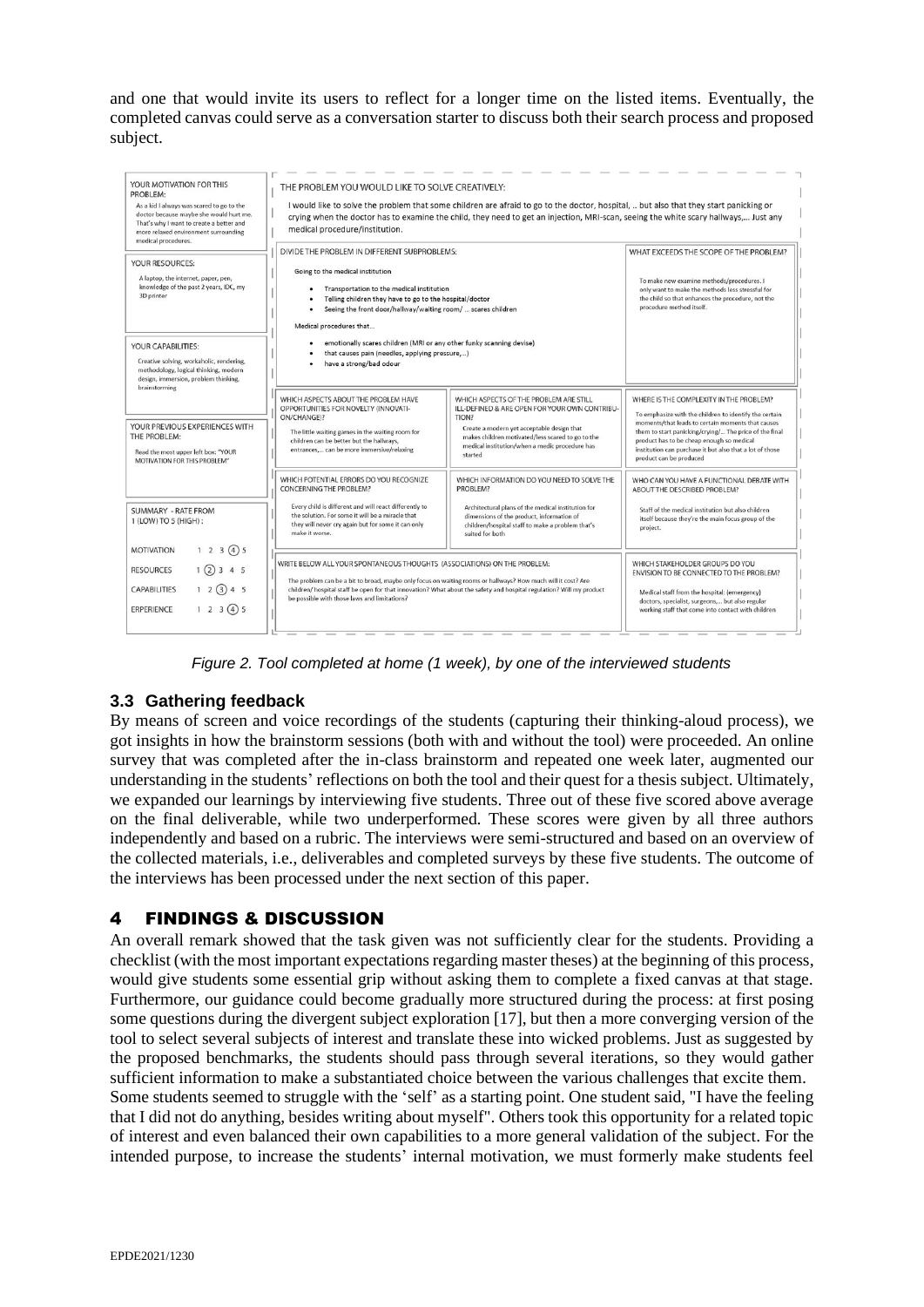comfortable about this self-examination, and subsequently raise the awareness of modifying their interests in objectified challenges [16].

Furthermore, the user should be informed that potential causes or consequences not necessarily take place in the present [18]. Validating their initial ideas or own reasoning, by means of scientific literature or expert opinions, would not only strengthen the relevancy of the subject, but it would, additionally, lessen their lack of confidence. As long as student's thinking is predominated by their wish to succeed in their master's, no brainstorm or exercise will be totally spontaneous. Also, if more time is spent during the introductory brainstorms, students might, after summing up their ideas, start to evaluate them [17]. How can we delay critical thinking skills in this process?

Although students recognized the benefit of iterating the tool multiple times, most admitted they did not do so, neither had they the intention to do this in the future. This can be linked to the lay-out of the canvas, which unintendedly is perceived "closed" and "final". As a result, some students selected kind of randomly a topic to explore - "the last thought in my mind during the brainstorm"-, while others finished all steps -"with a broad subject that still leaves options open"-. And by doing so, did not make a manageable choice even at the end of the process. Perhaps, leaving a few input fields out of the canvas, and stimulating the students to only complete these during a next (validation) phase, could motivate an iterative use of the tool.

Compared to straight forwarded challenges, it is much harder to relate these complicated and ambiguous problems to previous solved questions. We try to avoid giving students a false sense of security, which would have been the case if we would already ask for solution-search directions [19]. The tool should find an equilibrium between confronting the users with the complexity of the spotted problem and proving some grip to keep the user believe in the achievability. We must challenge the users to switch off their analogy thinking when trying to fit a new topic into a former box. Surely, as long as one focuses exclusively on similarities, the envisaged possibilities remain limited [20].

Finally, asking for a list of subproblems might also be problematic when the users consider these as detached from each other and are planning to deal with them separately. On the contrary, addressing single parts of the problem-puzzle does not guarantee a successful solving of the underlying challenge, and might be contra productive [9]. An improvement of the tool should provide a larger input field where relations between the several subproblems can be drawn. The canvas should be able to show that conflicting requirements are possible and can be fruitful [5].



*Figure 3. Proposal: adjusted master thesis search process*

For future steps, we propose an enhanced version of the process in which the tool is implemented (Figure 3). We plan to test both this process and an adjusted canvas with next year undergraduates. By sharing our findings, we hope to inspire our peers to try out alternative ways to let students experiment with problem-finding, before they start thinking on solving these wicked issues.

### **REFERENCES**

- [1] Mumford M. D. and Gustafson S. B. Creative thought: Cognition and problem solving in a dynamic system. In *Creativity research handbook*, volume 2, 2007 (Cresskill, NJ: Hampton).
- [2] Wakefield J. F. Towards creativity: Problem finding in a divergent-thinking exercise. *Child Study Journal*, 1985, 15(4), pp. 265–270.
- [3] Arreola N. J. and Reiter-Palmon R. The effect of problem construction creativity on solution creativity across multiple everyday problems. *Psychology of Aesthetics, Creativity, and the Arts*, 2016, 10, pp. 287–295.
- [4] Abdulla A. M., Paek S. H., Cramond B., and Runco M. A. Problem finding and creativity: A meta-analytic review. *Psychology of Aesthetics, Creativity, and the Arts*, 2018, 14(1), 3.